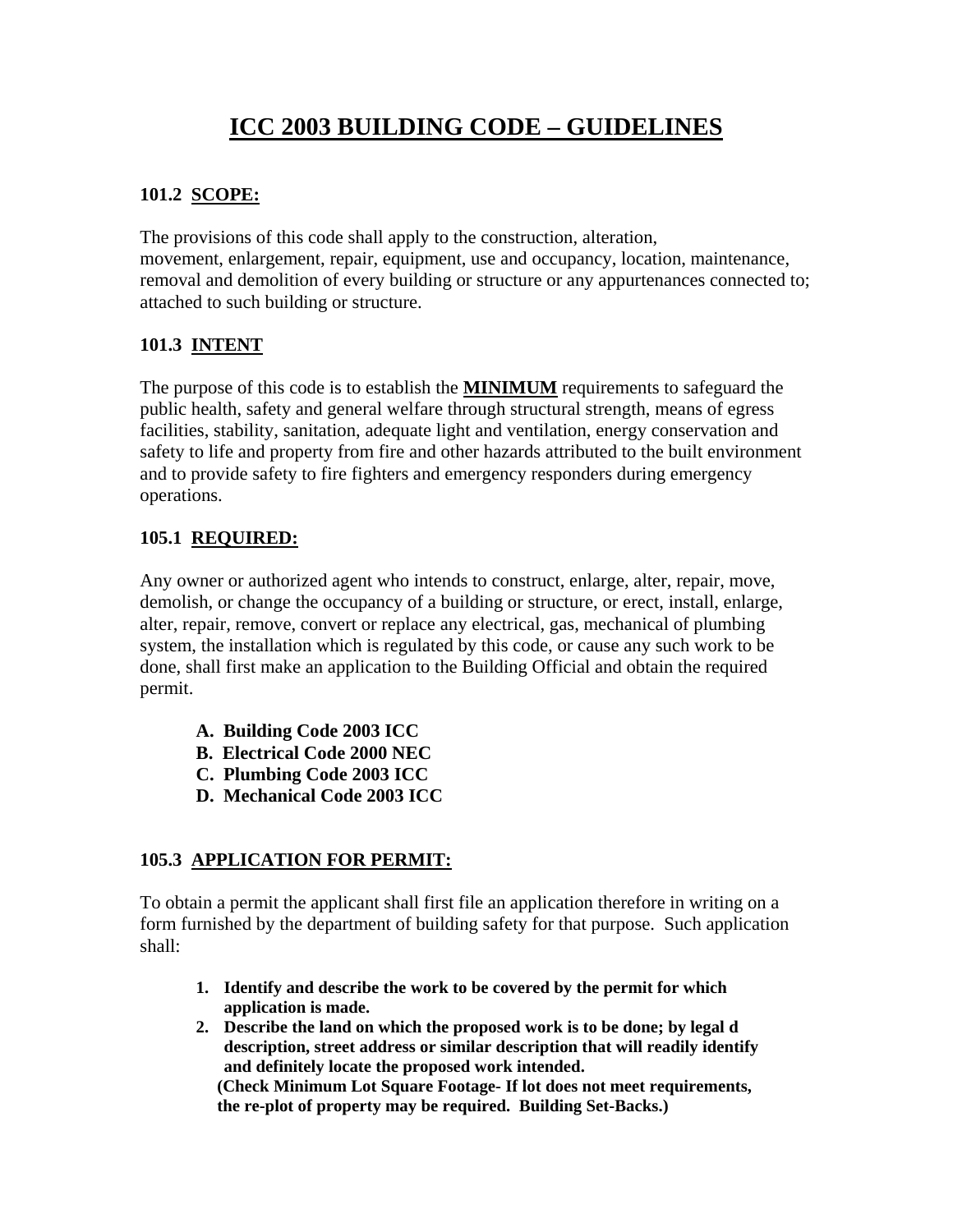- **3. Indicate the use and occupancy for which the proposed work is intended. (Check zoning and Flood Plan Information.)**
- **4. State the valuation of the proposed work.**
- **5. Be signed by the applicant or applicants authorized agent.**
- **6. Give other data and information as required by Building Official. (Upon approval of application, agent may pursue construction documents.)**
- **7. Obtain construction documents and other information required. (Res-Check of Com-Check to meet Texas Energy Code, provide proof of required insurance and licenses or homestead exemption.**

# **106.1 SUBMITTAL DOCUMENTS:**

Construction documents, special inspection and structural observation programs, and other data shall be submitted in **THREE (3)** sets, with each application for permit. The constructions document shall be prepared by a registered design professional when required by the statues of special conditions exist. The Building Official is authorized to require additional construction documents to be prepared by a registered design professional. **(Special Conditions: Special Wind Region Structures must be designed to meet 120 MPH wind for coastal areas, wind loads must be calculated and certified by a Texas Engineer. International Code Figure – R301.2)** (Not as a code concern, but for future insurance purposes and future sales, agent is notified to the importance of windstorm inspections.)

# **106.2 SITE PLAN:**

The construction documents submitted with the application for permit shall be accompanied by site plan showing to scale the size and location of new construction and existing structures on the site, distance from lot lines, the established street grades and the proposed finished grades and, as applicable, flood hazard areas, floodways and design elevations; and it shall be drawn in accordance with the accurate boundary line survey. In the case of demolition, the site plan shall show construction to be demolished and the location and size of existing structures and construction that are to remain on the site or plot. The Building Official is authorized to waive or modify the requirement for site plan when the application for permit is for alteration or repair, or when otherwise warranted. **(The City of Freeport, Building Department, to help cut down on entail cost, accept hand drawn site plans on residential construction, we also work with the citizens on flood plan information and set back requirements during this process.)**

#### **106.3 EXAMINATION OF DOCUMENTS:**

The Building Official shall examine or cause to be examined the accompanying construction documents and shall ascertain by such examinations whether the construction indicated and described is in accordance with the requirements of this code and other pertinent laws or ordinances.

**(The City of Freeport, according to code, has Fire Marshal review documents.)**